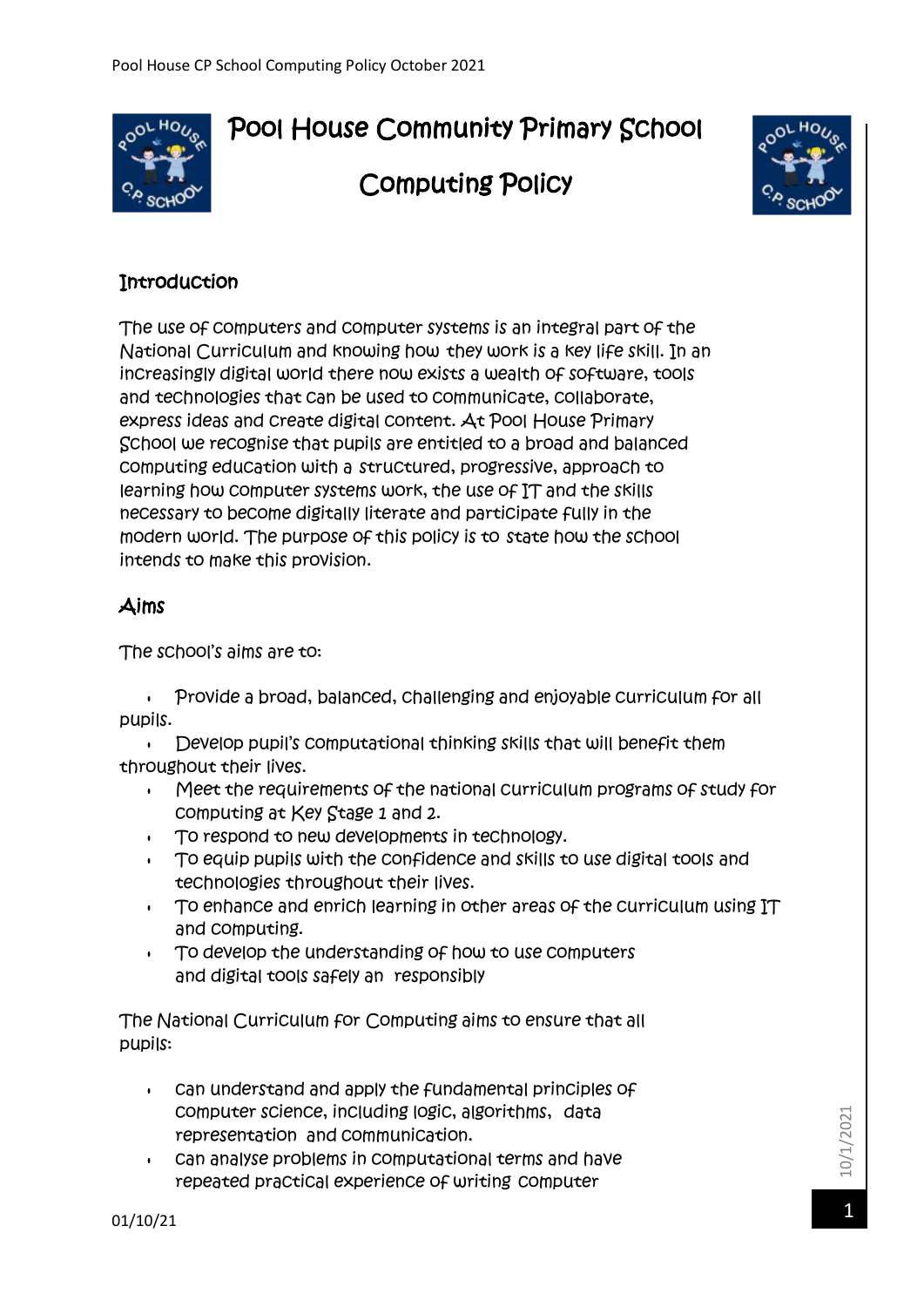programs in order to solve such problems

- can evaluate and apply information technology, including new or unfamiliar technologies, analytically to solve problems.
- are responsible, competent, confident and creative users of information and communication technology.

## **Rationale**

The school believes that IT, computer science and digital literacy:

- are essential life skills necessary to fully participate in the modern digital world.
- allows children to become creators of digital content rather than simply consumers of it.
- provides access to a rich and varied source of information and content.
- communicates and presents information in new ways, which helps pupils understand, access and use it more readily.
- can motivate and enthuse pupils.
- offers opportunities for communication and collaboration through group working both inside and outside of school.
- has the flexibility to meet the individual needs and abilities of each pupil.

# **Objectives**

#### Early years (see also early year's policy)

It is important in the foundation stage to give children a broad, play-based experience of IT and computing in a range of contexts, including offcomputer activities and outdoor play.

Computing is not just about computers. Early years learning environments should feature IT scenarios based on experience in the real world, such as in role play. Children gain confidence, control and language skills through opportunities such as 'programming' each other using directional language to find toys/objects, creating artwork using digital drawing tools and controlling programmable toys.

Outdoor exploration is an important aspect and using digital recording devices such as video recorders, cameras and microphones can support children in developing communication skills. This is particularly beneficial for children who have English as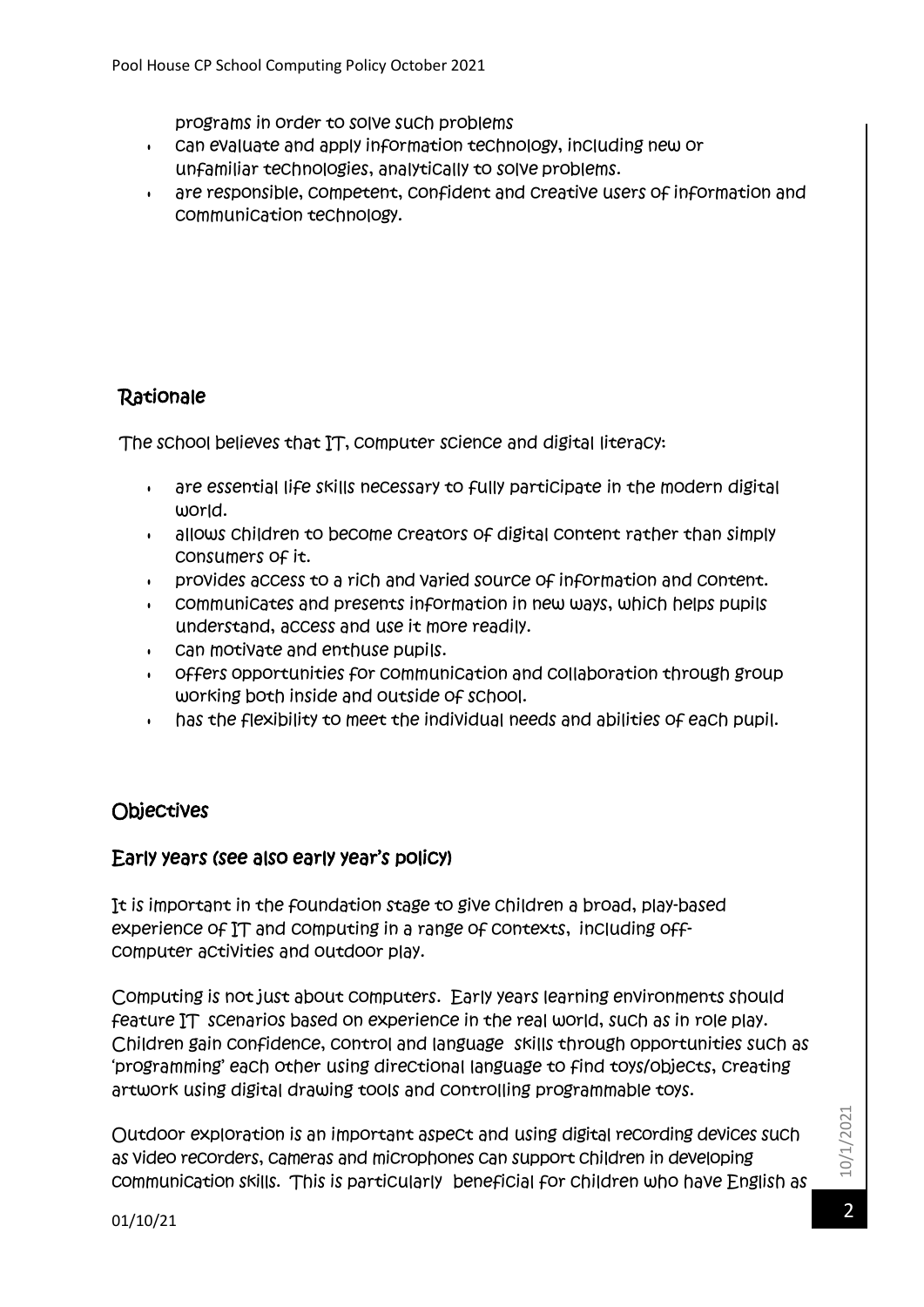an additional language.

#### By the end of key stage 1 pupils should be taught to:

- understand what algorithms are, how they are implemented as programs on digital devices, and that programs execute by following a sequence of instructions
- write and test simple programs
- use logical reasoning to predict and computing the behaviour of simple programs
- organise, store, manipulate and retrieve data in a range of digital formats
- Communicate safely and respectfully online, keeping personal information private, and recognise common uses of information technology beyond school.

#### By the end of key stage 2 pupils should be taught to:

- design and write programs that accomplish specific goals, including controlling or simulating physical systems; solve problems by decomposing them into smaller parts
- use sequence, selection, and repetition in programs; work with variables and various forms of input and output; generate appropriate inputs and predicted outputs to test programs
- use logical reasoning to explain how a simple algorithm works and to detect and correct errors in algorithms and programs
- understand computer networks including the internet; how they can provide multiple services, such as the world-wide web; and the opportunities they offer for communication and collaboration
- describe how internet search engines find and store data; use search engines effectively; be discerning in evaluating digital content; respect individuals and intellectual property; use technology responsibly, securely and safely
- Select, use and combine a variety of software (including internet services) on a range of digital devices to accomplish given goals, including collecting, analysing, evaluating and presenting data and information.

#### Resources and access

The school acknowledges the need to continually maintain, update and develop its resources and to make progress towards consistent, compatible computer systems by investing in resources that will effectively deliver the objectives of the National Curriculum and support the use of IT, computer science and digital literacy across the school. Teachers are required to inform the computing subject leader of any faults as soon as they are noticed. Resources are not classroom based. In the main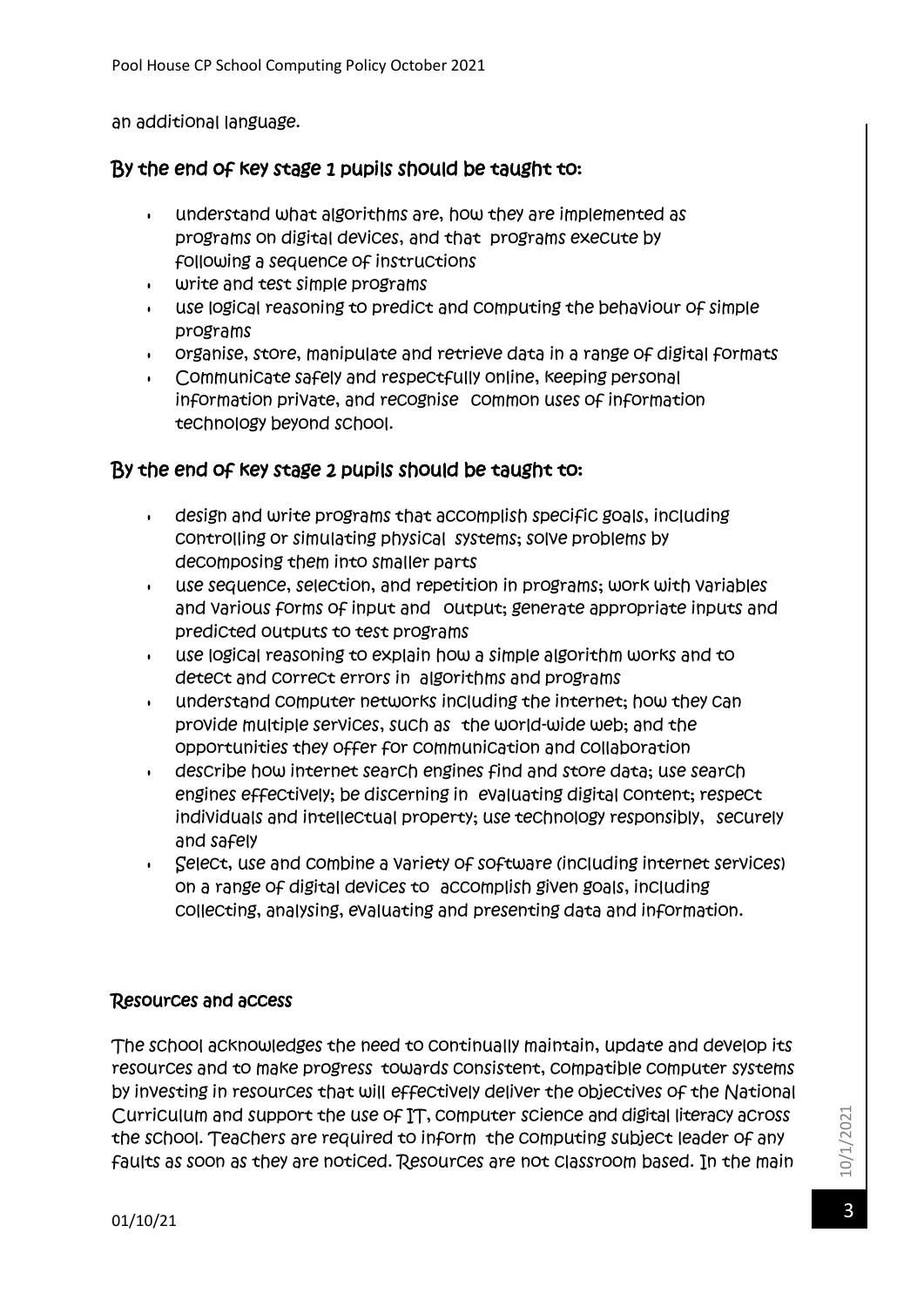corridor in the junior part of school there are 4 cabinets which contain two class sets (25 each set) of laptops. There is also a cabinet in the infant resource area containing 15 laptops. There are also iPads in the infant classrooms for use by the children. Computing network infrastructure and equipment has been sited so that:

- Every classroom from nursery to y6 has a computer connected to the school network and an interactive whiteboard with sound, DVD and video facilities.
- There is an iPad Sync  $\phi$  Charge cabinet in EYFS containing 6 USB ports and 6 iPad 2's.
- Internet access is available in all classrooms.
- Each class from y1 y6 has an allocated slot one afternoon per week for teaching computing as a discrete subject.
- The laptops are available for use throughout the school day as part of computing lessons and for cross-curricular use.
- $\cdot$  Pupils may use IT and computing independently, in pairs, alongside a TA or in a group with a teacher.
- $\cdot$  A governor will be invited to take a particular interest in computing in the school.

# Planning

The school will be using *Switched on computing* for Primary schools - a wholeschool scheme of work for Year 1 to Year 6 pupils. Switched on computing fully meets the objectives of the National Curriculum for Computing and allows for clear progression in computing. Pupil progress towards these objectives will be recorded by teachers as part of the school recording system. Staff will follow *Switched on* computing planning guidance.

A minority of children will have particular teaching and learning requirements which go beyond the provision for that age range and if not addressed, could create barriers to learning. This could include G&T children, those with SEN or those who have EAL. Teachers must take account of these requirements and plan, where necessary, to support individuals or groups of pupils to enable them to participate effectively in the curriculum and assessment activities. During any teaching activities, teachers should bear in mind that special arrangements could be made available to support individual pupils. This is in accordance with the school inclusion policy. These children should be identified and discussed at pupil progress meetings to ensure that appropriate provisions and/or interventions are effected.

### Assessment and record keeping (also see assessment policy)

Teachers regularly assess progress through observations and evidence. Key objectives to be assessed are taken from the National Curriculum to assess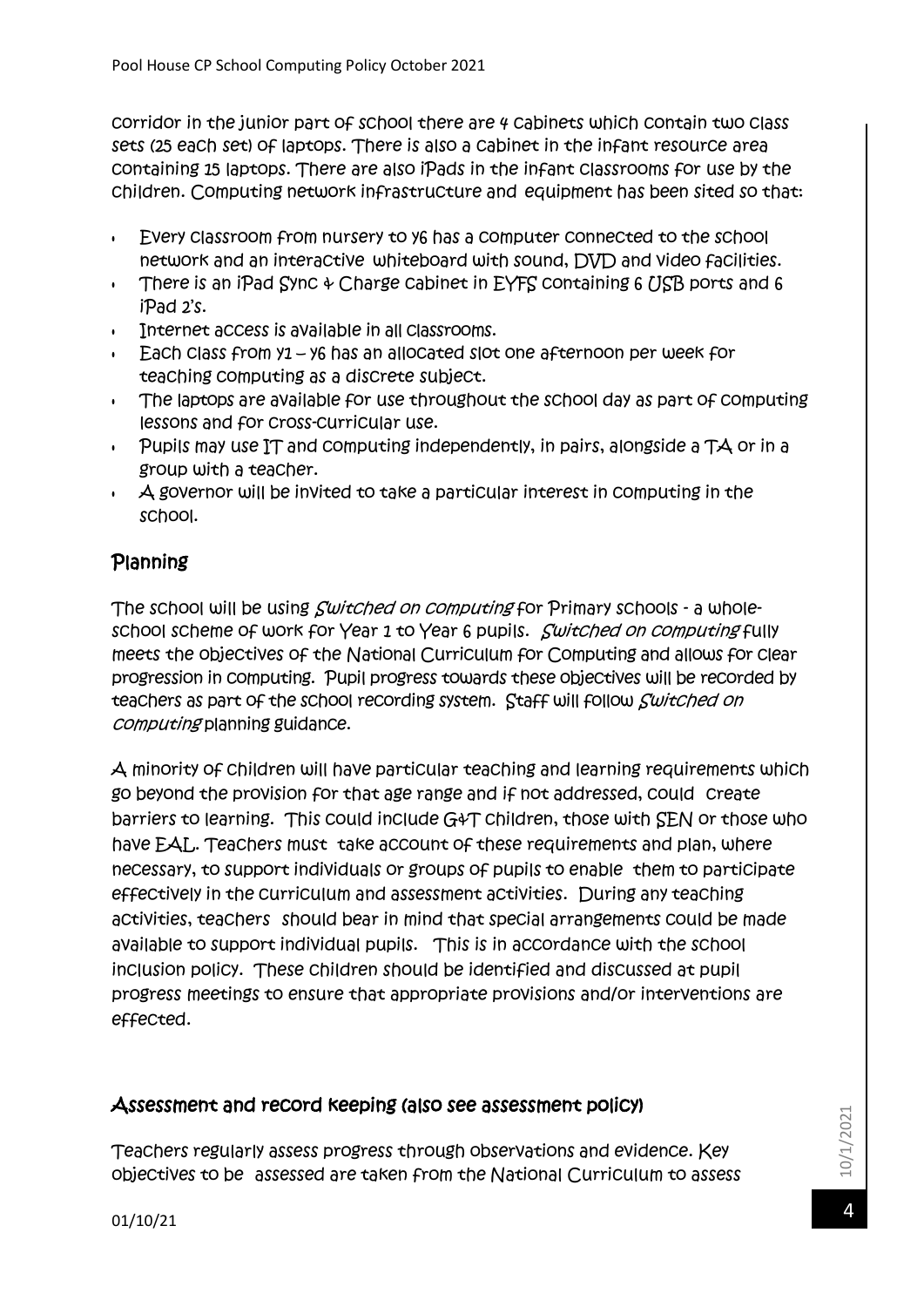computing each term. The school also uses *Switched on computing* assessment criteria as a guide. Assessing computing is an integral part of teaching  $\psi$  learning and key to good practice.

Assessment should be process orientated - reviewing the way that techniques and skills are applied purposefully by pupils to demonstrate their understanding of computing concepts. As assessment is part of the learning process, it is essential that pupils are closely involved. Assessment can be broken down into;

- Formative assessments are carried out during and following short focused tasks and activities. They provide pupils and teaching staff the opportunity to reflect on their learning in the context of the agreed success criteria. This feeds into planning for the next lesson or activity.
- Summative assessment should review pupils' ability and provide a best fit 'level'. Independent tasks provide a number of opportunities and scope for pupils to demonstrate their capability throughout the term. There should be an opportunity for pupil review and identification of next steps. Summative assessment should be recorded for all pupils – showing whether the pupils have met, exceeded or not achieved the learning objectives.

We assess the children's work in computing by making informal judgments as we observe the children during lessons. Once the children complete a unit of work, we make a summary judgment of the work for each pupil as to whether they have yet to obtain, obtained or exceeded the expectations of the unit.

We record the results in our assessment files and we use these to plan future work, provide the basis for progress and to communicate with the pupil's future class teacher(s). The children's work is saved on the school network. Other work may be printed and filed within the subject from which the task was set. There is also an evidence folder in each classroom to keep samples of the children's work in a portfolio.

# Monitoring and evaluation

The subject leader is responsible for monitoring the standard of the children's work and the quality of teaching in line with the schools monitoring cycle. This may be through lesson observations, pupil discussion and evaluating pupil work.

We allocate time for the vital task of reviewing samples of children's work and for visiting classes to observe teaching in the subject.

### Pupils with special educational needs (see also SEN policy)

We believe that all children have the right to access IT and computing. In order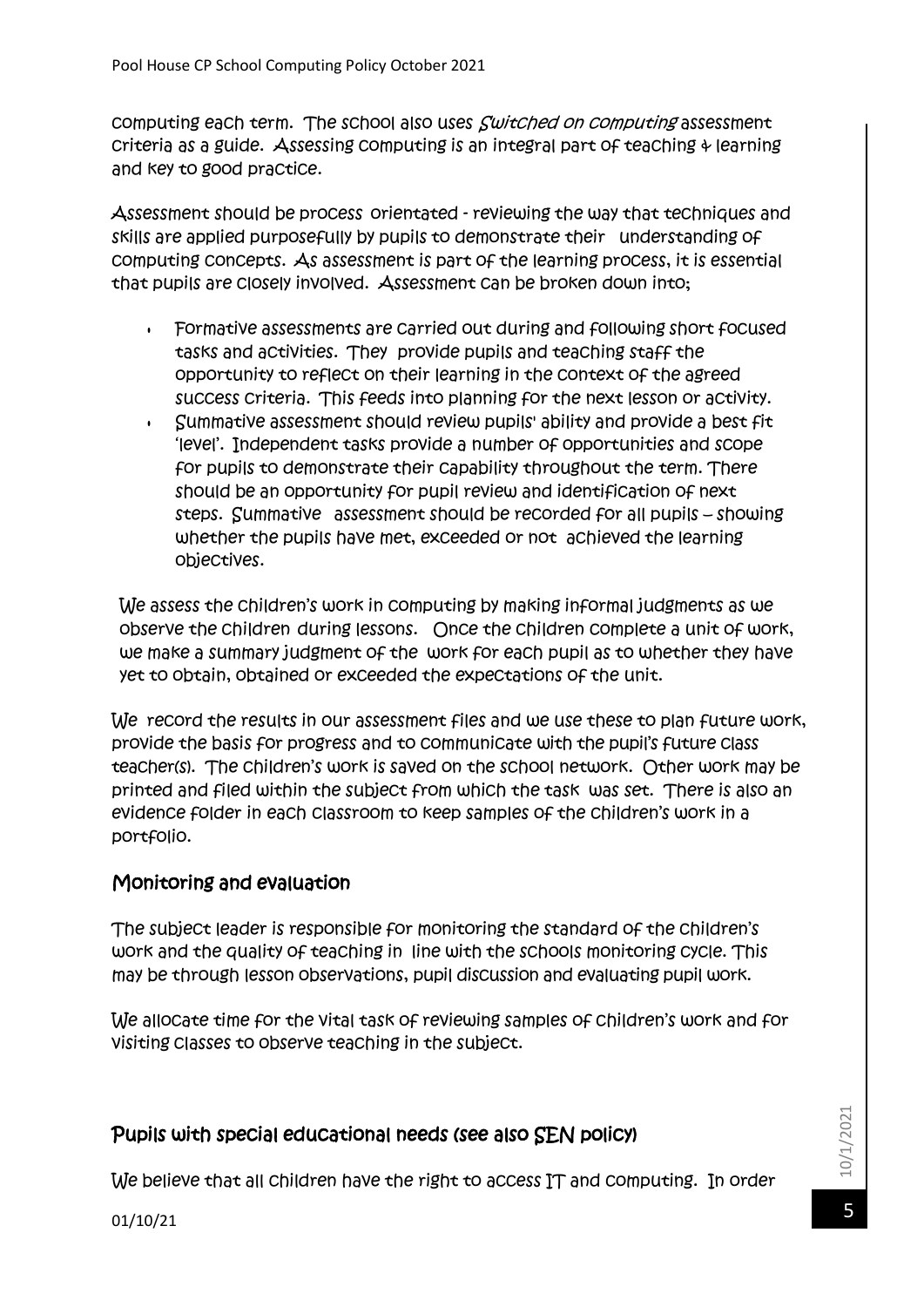to ensure that children with special educational needs achieve to the best of their ability, it may be necessary to adapt the delivery of the computing curriculum for some pupils.

We teach IT and computing to all children, whatever their ability. Computing forms part of the national curriculum to provide a broad and balanced education for all children. Through the teaching of computing we provide opportunities that enable all pupils to make progress. We do this by setting suitable challenges and responding to each child's individual needs. Where appropriate IT can be used to support SEN children on a one to one basis where children receive additional support.

#### Equal opportunities (see also equal opportunities policy)

We will ensure that all children are provided with the same learning opportunities regardless of social class, gender, culture, race, disability or learning difficulties. As a result, we hope to enable all children to develop positive attitudes towards others. All pupils have equal access to computing and all staff members follow the equal opportunities policy. Resources for  $SEN$  children and gifted  $\phi$  talented will be made available to support and challenge appropriately.

#### The role of the Subject Leader

There is a computing subject leader who is responsible for the implementation of computing policy across the school. Their role is to:

- offer help and support to all members of staff (including teaching assistants) in their teaching, planning and assessment of computing.
- provide colleagues opportunities to observe good practice in the teaching of computing.
- maintain resources and advise staff on the use of digital tools, technologies and resources.
- monitor classroom teaching or planning following the schools monitoring programme.
- monitor the children's progression in computing, looking at examples of work of different abilities.
- manage the computing budget.
- keep up-to-date with new technological developments and communicate information and developments with colleagues
- lead staff training on new initiatives.
- attend appropriate in-service training
- have enthusiasm for computing and encourage staff to share this enthusiasm.
- keep parents and governors informed on the implementation of computing in the school.
- liaise with all members of staff on how to reach and improve on agreed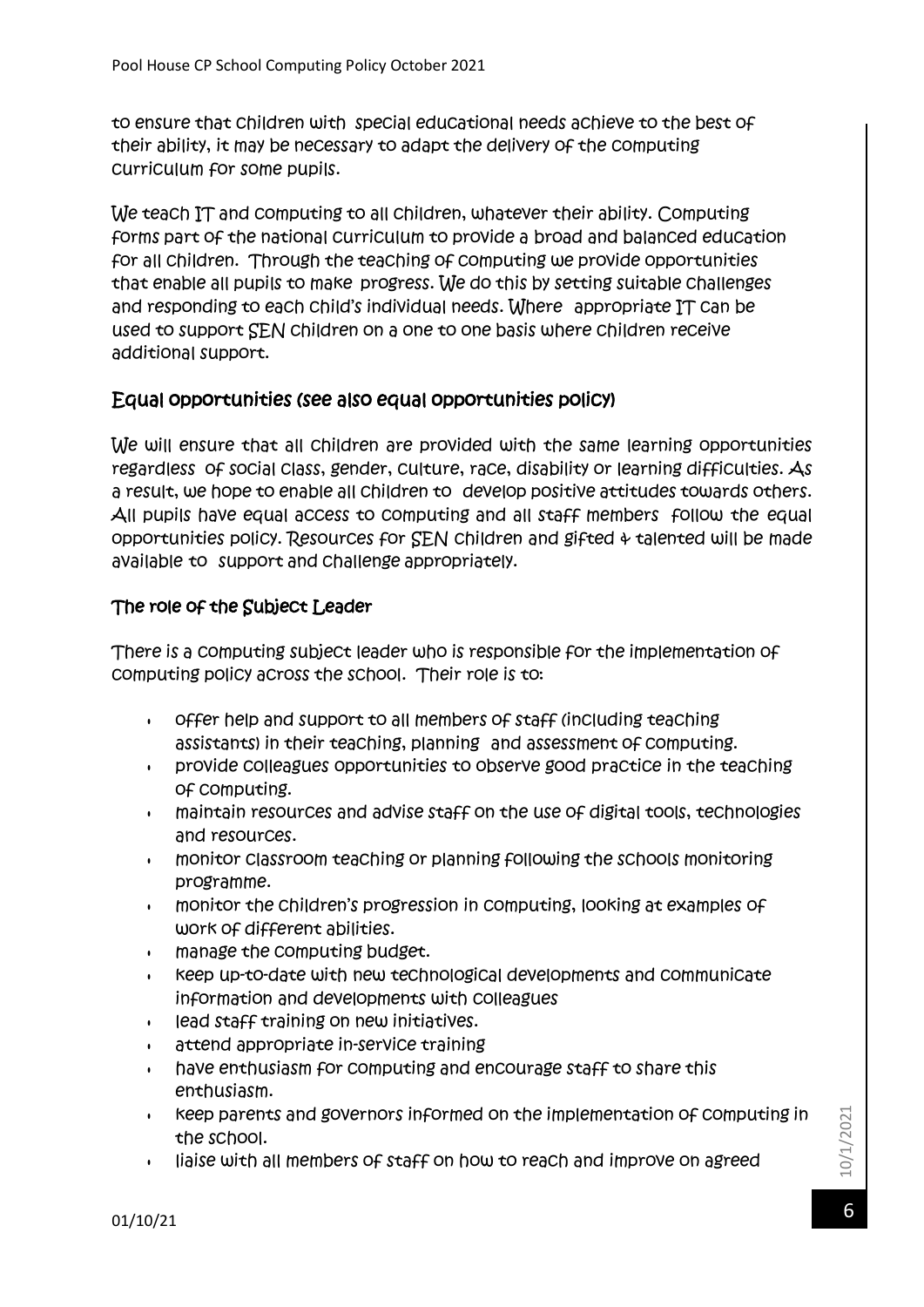- targets
- help staff to use assessment to inform future planning.

#### The role of the class teacher

Individual teachers will be responsible for ensuring that pupils in their classes have opportunities for learning computing and using their knowledge, skills and understanding of computing across the curriculum.

They will plan and deliver the requirements of the National Curriculum for Computing to the best of their ability. We set high expectations for our pupils and provide opportunities for all to achieve, including girls and boys, pupils with educational special needs, pupils with disabilities pupils from all social and cultural backgrounds, and those from diverse linguistic backgrounds.

The class teacher's role is a vital role in the development of computing throughout the school and will ensure continued progression in learning and understanding, and create effective learning environments.

The class teacher will also:

- secure pupil motivation and engagement
- provide equality of opportunity using a range of teaching approaches and techniques
- use appropriate assessment techniques and approaches
- set suitable targets for learning as outlined in the inclusion policy.

# Staff training

The computing subject leader will assess and address staff training needs as part of the annual development plan process or in response to individual needs and requests throughout the year.

Individual teachers should attempt to continually develop their own skills and knowledge, identify their own needs and notify the subject leader.

Teachers will be encouraged to use IT and computing to produce plans, reports, communications and teaching resources.

#### Health and safety (see also health and safety policy)

The school is aware of the health and safety issues involved in children's use of IT and computing.

All fixed electrical appliances in school are tested by a Local Authority contractor every five years and all portable electrical equipment in school is tested by an external contractor every twelve months.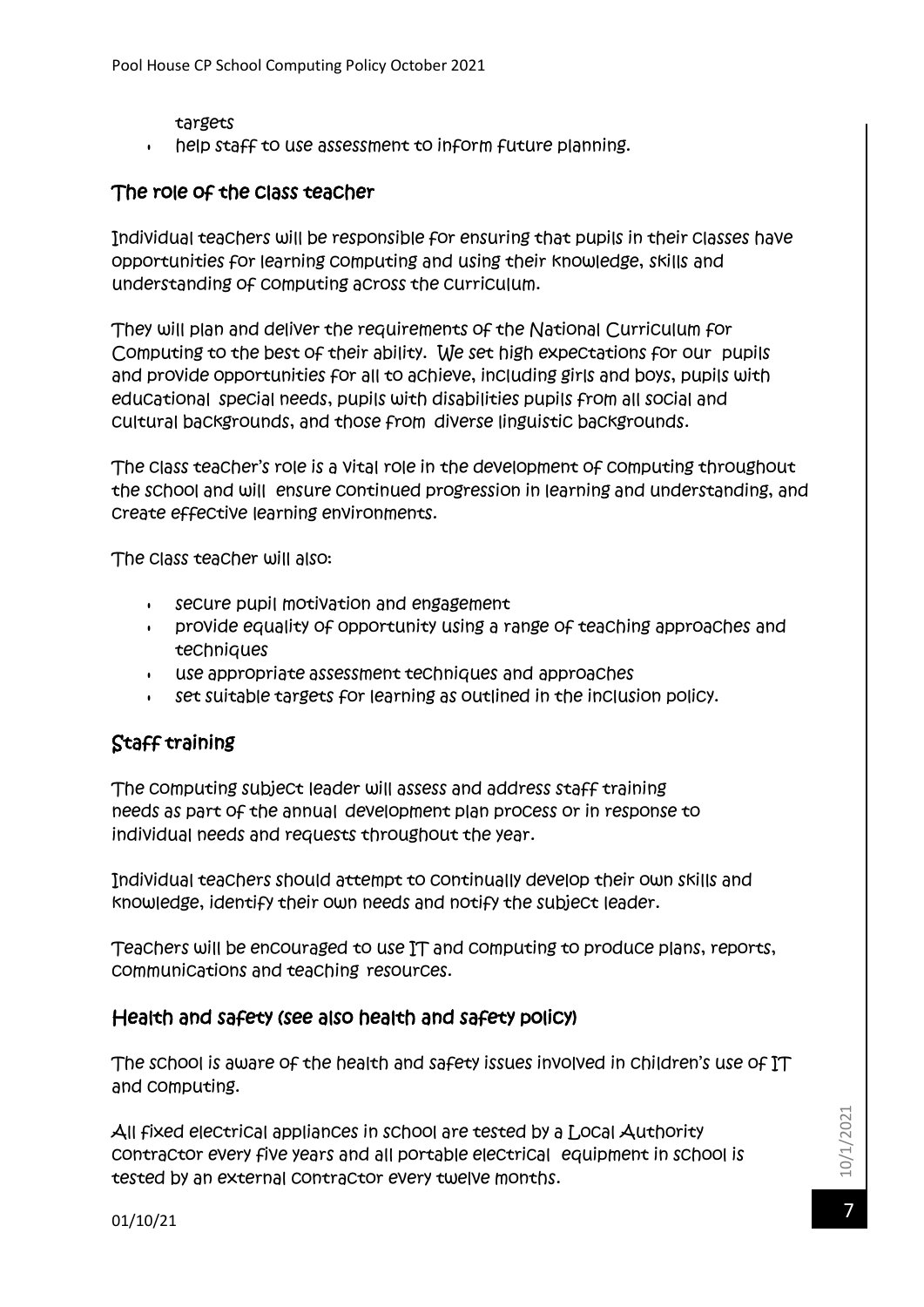It is advised that staff should not bring their own electrical equipment in to school but, if this is necessary, equipment must be PAT tested before being used in school. This also applies to any equipment brought in to school by, for example, visitors running workshops, activities, etc. and it is the responsibility of the member of staff organising the workshop, etc. to advise those people.

All staff should visually check electrical equipment before they use it and take any damaged equipment out of use. Damaged equipment should then be reported to a computer technician, bursar or head teacher who will arrange for repair or disposal.

In addition:

- children should not put plugs into sockets or switch the sockets on.
- trailing leads should be made safe behind the equipment
- liquids must not be taken near the computers
- magnets must be kept away from all equipment
- safety guidelines in relation to IWBs will be displayed in the classrooms
- $\cdot$  e-safety guidelines will be set out in the e-safety policy  $\psi$  Acceptable *()se* Policy

# **Security**

We take security very seriously. As such:

- the computing coordinator will be responsible for regularly updating anti-virus software.
- use of IT and computing will be in line with the school's 'acceptable use policy'. All staff, volunteers and children must sign a copy of the schools AUP.
- parents will be made aware of the 'acceptable use policy' at school entry and ks2.
- all pupils and parents will be aware of the school rules for responsible use of IT and computing and the internet and will understand the consequence of any misuse.
- $\cdot$  the agreed rules for safe and responsible use of IT and computing and the internet will be displayed in all computing areas.

# Cross curricular links

As a staff we are all aware that IT and computing skills should be developed through core and foundation subjects. Where appropriate, IT and computing should be incorporated into schemes of work for all subjects. IT and computing should be used to support learning in other subjects as well as developing computing knowledge, skills and understanding.

# Parental involvement